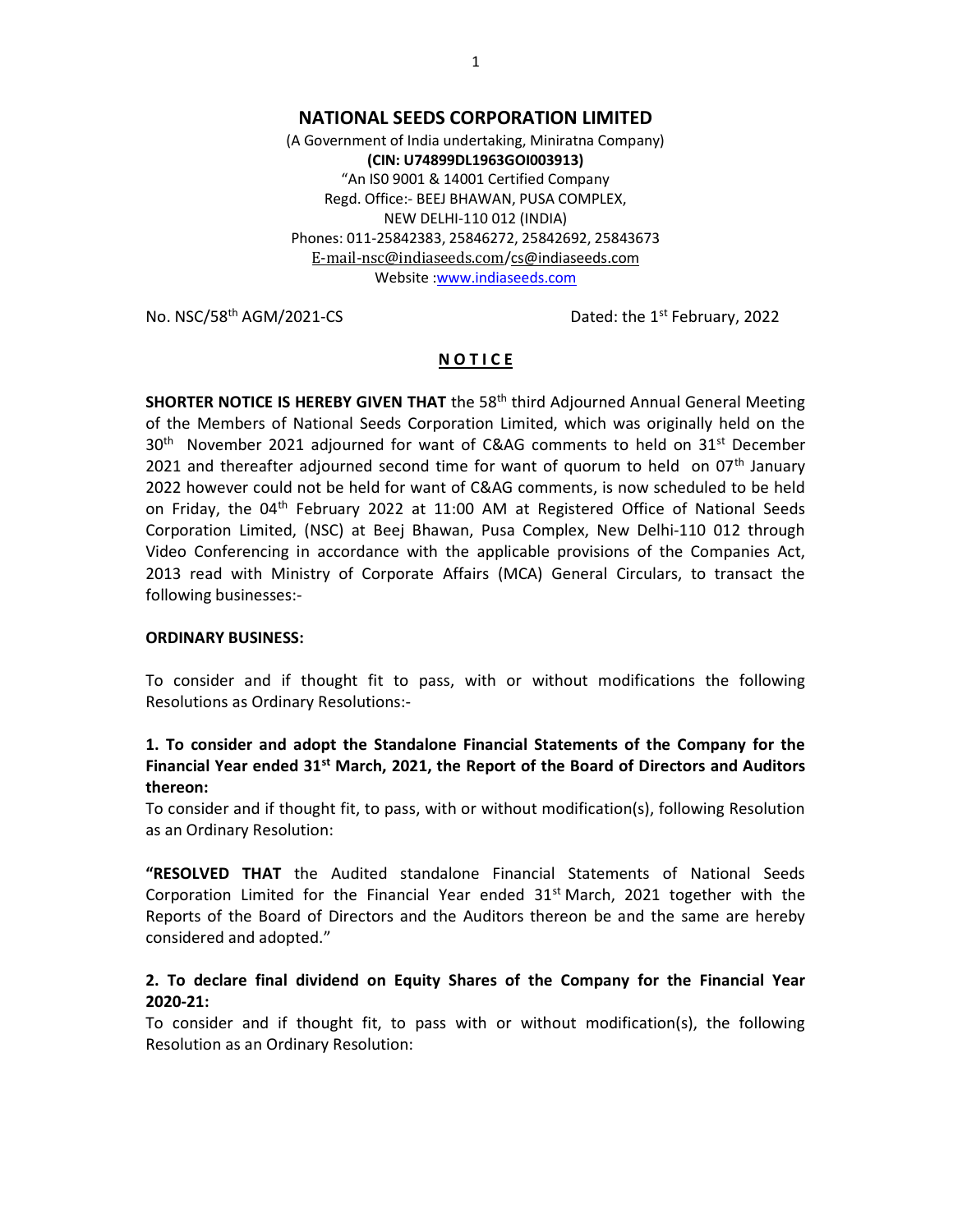**"RESOLVED THAT** the final dividend  $\oslash \oslash$  30% of Profit After Tax (PAT) on the paid up Equity Share Capital of the Corporation as recommended by the Board of Directors be and is hereby declared for the Financial Year 2020-21."

## 3. To take note the appointment of Statutory Auditors and ratify remuneration of Statutory Auditors for the financial year 2020-21:

To consider and if thought fit, to pass with or without modification(s), the following Resolution as an Ordinary Resolution:

**"RESOLVED THAT** pursuant to the provisions of Section 139, 142 and other applicable provisions, if any, of the Companies Act, 2013 and the Companies (Audit and Auditors) Rules, 2014 including any Statutory Modification(s) thereof, and with the consent of the Auditors concerned, the appointment of Statutory Auditors and Branch Auditors as made by the Comptroller and Auditor General of India for National Seeds Corporation Limited for the Financial Year 2020-21 vide letter No. CA.V./COY/CENTRAL GOVERNMENT, NSEEDS (15)/208 dated 13.08.2020 containing terms and conditions and their remuneration as detailed below be and the same are hereby approved:-

| i.    | Statutory Auditors consolidation of Accounts of the      |                 |
|-------|----------------------------------------------------------|-----------------|
|       | Corporation as a whole & Audit of Head Office including  | Rs. 3,60,000.00 |
|       | Audit work relating to Internal Financial Control.       |                 |
| ii.   | Branch Auditor Regional Office (RO), Kolkata             | Rs. 34,000.00   |
| iii.  | Branch Auditor Regional Office, (RO), Secunderabad       | Rs. 34,000.00   |
| iv.   | Branch Auditor Regional Office (RO), Pune                | Rs. 34,000.00   |
| v.    | Branch Auditor Regional Office (RO, Chennai              | Rs. 34,000.00   |
| vi.   | Branch Auditor Regional Office (RO), Patna               | Rs. 34,000.00   |
| vii.  | Branch Auditor Regional Office (RO), Bangalore           | Rs. 34,000.00   |
| viii. | Branch Auditor Regional Office, (RO), Gandhinagar        | Rs. 34,000.00   |
| ix.   | Branch Auditor Regional Office, (RO), Lucknow            | Rs. 42,000.00   |
| X.    | Branch Auditor Regional Office, (RO), Bhopal             | Rs. 42,000.00   |
| xi.   | Branch Auditor Regional Office, (RO), Chandigarh         | Rs. 42,000.00   |
| xii.  | Branch Auditor Regional Office, (RO), Jaipur             | Rs. 42,000.00   |
| xiii. | Branch Auditor CSF, Suratgarh, Sardargarh & Jetsar (Raj) | Rs. 90,000.00   |
| xiv.  | Branch Auditor CSF, Hisar (Haryana)                      | Rs. 30,000.00   |
| XV.   | Branch Auditor CSF, Raichur (Karnataka)                  | Rs. 30,000.00   |

"RESOLVED FURTHER THAT the revision in the remuneration of Statutory Auditors for audit of Head Office including IFC and Consolidation of Accounts from Rs. 3,60,000.00 to Rs. 4,10,000.00 from the year 2020-21 onwards, as approved by the Board of Directors be and is hereby ratified."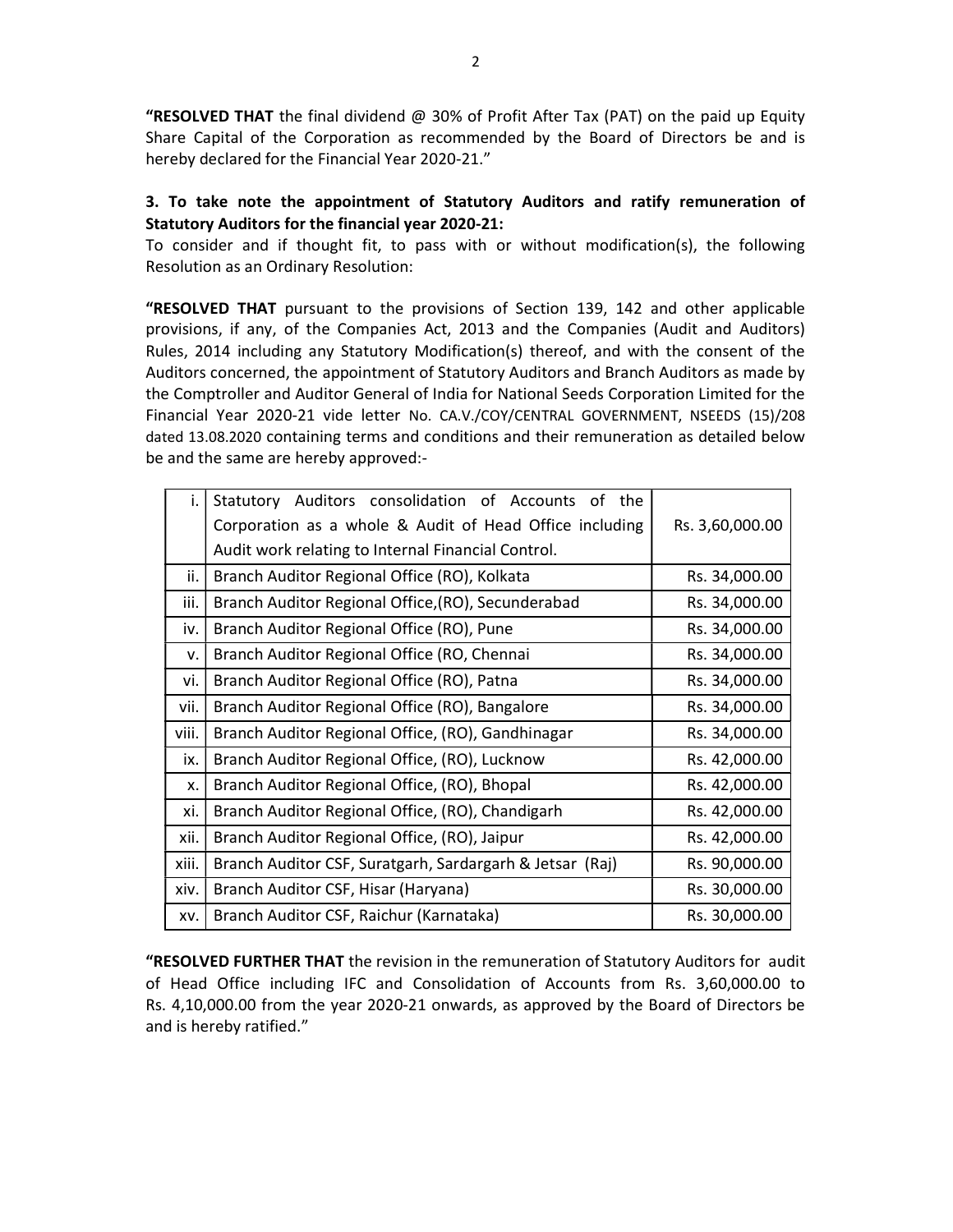# 4. To take note the appointment and remuneration of Statutory Auditors for the Financial Year 2021-22:

To consider and if thought fit, to pass with or without modification(s), the following Resolution as an Ordinary Resolution:

"RESOLVED THAT pursuant to the provisions of Section 139, 142 and other applicable provisions, if any, of the Companies Act, 2013 and the Companies (Audit and Auditors) Rules, 2014 including any Statutory Modification(s) thereof, and with the consent of the Auditors concerned, the appointment of Statutory Auditors and Branch Auditors as made by the Comptroller and Auditor General of India for National Seeds Corporation Limited for the Financial Year 2021-22 vide letter No. CA.V./COY/CENTRAL GOVERNMENT, NSEEDS (15)/982 dated 26.08.2021 containing terms and conditions and their remuneration as detailed below be and the same are hereby approved:-

| i.    | Statutory Auditors consolidation of Accounts of the      |                 |
|-------|----------------------------------------------------------|-----------------|
|       | Corporation as a whole & Audit of Head Office including  | Rs. 3,60,000.00 |
|       | Audit work relating to Internal Financial Control.       |                 |
| ii.   | Branch Auditor Regional Office (RO), Kolkata             | Rs. 34,000.00   |
| iii.  | Branch Auditor Regional Office, (RO), Secunderabad       | Rs. 34,000.00   |
| iv.   | Branch Auditor Regional Office (RO), Pune                | Rs. 34,000.00   |
| v.    | Branch Auditor Regional Office (RO, Chennai              | Rs. 34,000.00   |
| vi.   | Branch Auditor Regional Office (RO), Patna               | Rs. 34,000.00   |
| vii.  | Branch Auditor Regional Office (RO), Bangalore           | Rs. 34,000.00   |
| viii. | Branch Auditor Regional Office, (RO), Gandhinagar        | Rs. 34,000.00   |
| ix.   | Branch Auditor Regional Office, (RO), Lucknow            | Rs. 42,000.00   |
| X.    | Branch Auditor Regional Office, (RO), Bhopal             | Rs. 42,000.00   |
| xi.   | Branch Auditor Regional Office, (RO), Chandigarh         | Rs. 42,000.00   |
| xii.  | Branch Auditor Regional Office, (RO), Jaipur             | Rs. 42,000.00   |
| xiii. | Branch Auditor CSF, Suratgarh, Sardargarh & Jetsar (Raj) | Rs. 90,000.00   |
| xiv.  | Branch Auditor CSF, Hisar (Haryana)                      | Rs. 30,000.00   |
| XV.   | Branch Auditor CSF, Raichur (Karnataka)                  | Rs. 30,000.00   |

"RESOLVED FURTHER THAT the revision in the remuneration of Statutory Auditors for audit of Head Office including IFC and Consolidation of Accounts from Rs. 3,60,000.00 to Rs. 4,10,000.00 for the Financial year 2021-22, as approved by the Board of Directors be and is hereby ratified."

5. To regularize appointment of Shri Rakesh Singh Nayal, (DIN: 09300428), Deputy Secretary (Seeds), Ministry of Agriculture & Farmers Welfare, Dept. of Agriculture & Farmers Welfare, Govt. of India as Government Nominee Director of the Company and in this regard to consider and if thought fit, to pass with or without modification(s), the following Resolution as an Ordinary Resolution: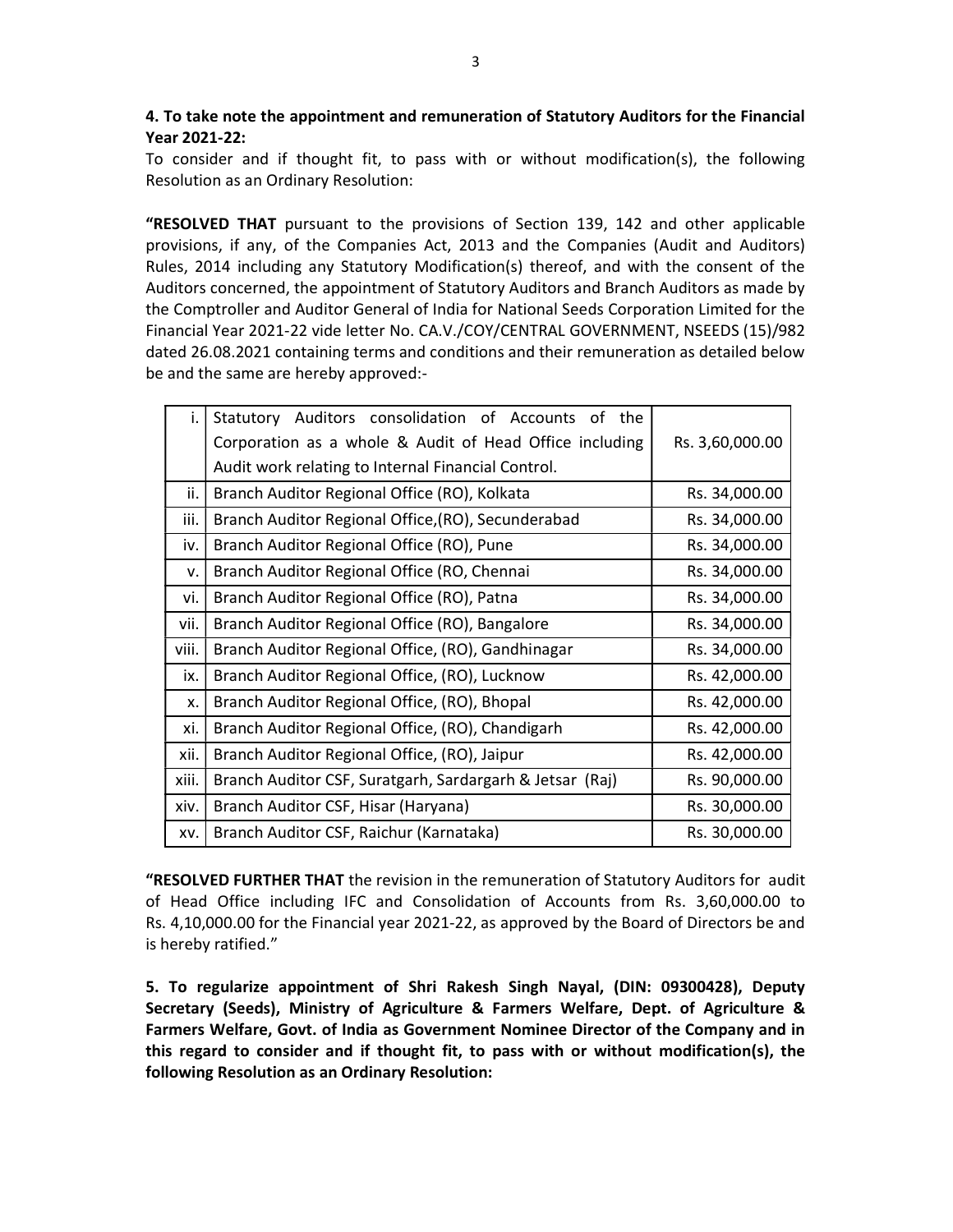"RESOLVED THAT pursuant to the provisions of Section 149, 152 and 161 and other applicable provisions of the Companies Act, 2013 and Rules made thereunder, Shri Rakesh Singh Nayal, (DIN: 09300428), Deputy Secretary (Seeds), Ministry of Agriculture & Farmers Welfare, Govt. of India, who was appointed as Government Director by President of India pursuant to the powers vested under Articles of Association of the Company and assumed charge on 29.09.2021 be and is hereby regularized to be appointed as Government Director on the Board of the Company."

> By order of the Board of Directors of National Seeds Corporation Limited

> > (Aayushi Kanodia) Asst. Mgr. (Company Secretary)

Registered office: National Seeds Corporation Limited Beej Bhawan, Pusa Complex, New Delhi-110012.

Date: the  $1<sup>st</sup>$  Feb., 2022.

#### NOTES:-

- 1. In view of the COVID 19 pandemic situation, the Ministry of Corporate Affairs (MCA) vide its Circular dated  $13<sup>th</sup>$  January, 2021 read together with Circular dated  $8<sup>th</sup>$  April, 2020 and  $5<sup>th</sup>$  May 2020 (collectively referred to as 'Circulars'), permitted convening the Annual General Meeting (AGM/ Meeting) through Video Conferencing (VC) or Other Audio Visual Means (OAVM) and also send notice of the Meeting and other correspondences related thereto, through electronic mode. In compliance with the said requirements of the MCA Circulars and provisions of the Companies Act, 2013, the AGM of the Company is being held through VC/OAVM. The venue of the AGM shall be the Registered Office of the Company
- 2. In compliance of the Statutory Guidelines, Notice of the AGM alongwith the Annual Report for the financial year ended  $31<sup>st</sup>$  March, 2021 consisting of financial statements including Board's Report, Auditors' Report and other documents required to be attached therewith (Collectively referred to as Notice) have been sent to members on their e-mail IDs registered with the Company through electronic means. The Notice alongwith Annual Report has also been hosted on the website of the Company i.e. www.indiaseeds.com.
- 3. In accordance with the aforementioned MCA Circulars, the Company is providing the VC facility to the members and other participants for attending the Meeting through "GOOGLE MEET Software". The members and other participants are requested to follow the following instructions in order to participate in the Meeting through VC mechanism:
	- a. The login-id and password for joining the meeting has been separately provided along with this Notice;
	- b. The primary requirements for effective participation in the meeting are Laptop or Desktop system with webcam, G-mail account and proper internet connectivity;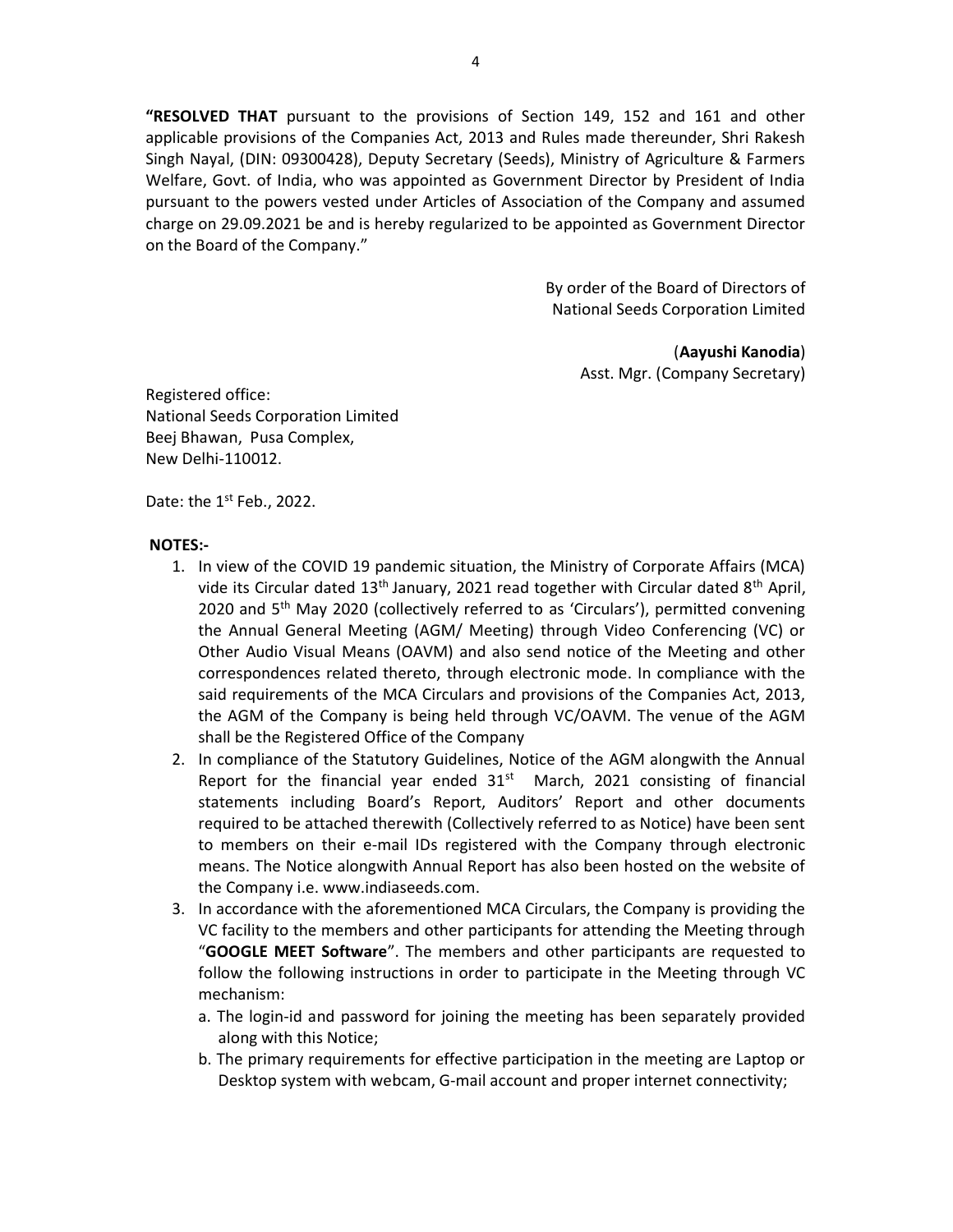- c. The facility for joining the Meeting shall be kept open 30 minutes before the time scheduled to start the meeting i.e. [10:30 A.M.] and 15 minutes after the expiry of the said scheduled time i.e. till [01:00A.M.]; and
- d. Members are requested to e-mail at cs@indiaseeds.com/ it@indiaseeds.com or call at 011-25843673 in case of any technical assistance required at the time of log in/ assessing/ voting at the Meeting through VC.
- 4. The shareholders can attend the meeting physically if so desired. However, this AGM is being held through VC/OAVM pursuant to the MCA Circulars, hence the option to dispense with physical attendance of Members will be provided. Accordingly, the facility for appointment of proxies by the Members will not be available for this AGM. However, in terms of Section 112 of the Companies Act, 2013, representatives of the President of India can attend the AGM through VC/OAVM and cast their votes. The attendance of the Members attending the AGM through VC/OAVM will be counted for the purpose of quorum under Section 103 of the Companies Act, 2013.
- 5. The Register of Directors and Key Managerial Personnel and their shareholding maintained under Section 170 of the Companies Act, 2013 and the Register of Contracts and Arrangements in which Directors are interested maintained under Section 189 of the Companies Act, 2013 will beavailable at the Registered office of the Corporation and also in electronic form for inspection pursuant to Section 171(1)(b) of the Companies Act, 2013 during the Meeting.
- 6. The Financial Statements for the year 2020-21 as approved by the Board of Directors were forwarded to the Comptroller and Auditor General of India (C&AG) u/s 143(6) of the Companies Act, 2013. The comments of C&AG which could not be released so far and therefore these were not placed at the last Adjourned Annual General Meeting are now received from the C&AG and the same is circulated to the Members with this Notice.
- 7. There are 6 Associate Companies of NSC, whose Financial Statements are required to be consolidated and also to be attached with the Financial Statement of NSC pursuant to the provisions of Section 129(3) of the Companies Act, 2013 and Rules thereunder, but despite letters and reminders, these Associate Companies have not sent the Financial Statements to NSC within time for complying with the above legal requirements.

In order to avoid needless delay, Standalone Financial Statement of NSC is placed. Matter has already been brought to the Notice of MOA&FW which is the Administrative Ministry of NSC.

### To Members,

- i. Hon'ble President of India through Authorized Representative Shri S.S. Vagulaparnam, US (Seeds), GOI, MOA &FW, Krishi Bhawan, New Delhi.
- ii. Shri Ashwani Kumar, JS (Seeds), MOA&FW, Krishi Bhawan, New Delhi.
- iii. Smt. Shubha Thakur, JS (Crops & Oilseeds), MOA&FW, Krishi Bhawan, New Delhi.
- iv. Smt. Chhavi Jha, JS (RKVY), MOA&FW, Krishi Bhawan, New Delhi.
- v. Shri Rajbir Singh Panwar, JS (MIDH), MOA&FW, Krishi Bhawan, New Delhi.
- vi. Shri Rajesh Jaiswal, DS (Finance), MOA&FW, Krishi Bhawan, New Delhi.
- vii. Shri S.S. Vagulaparnam, US (Seeds), GOI, MOA &FW, Krishi Bhawan, New Delhi.
- viii. Shri V. Mohan, Director (Finance), National Seeds Corporation Ltd., New Delhi.